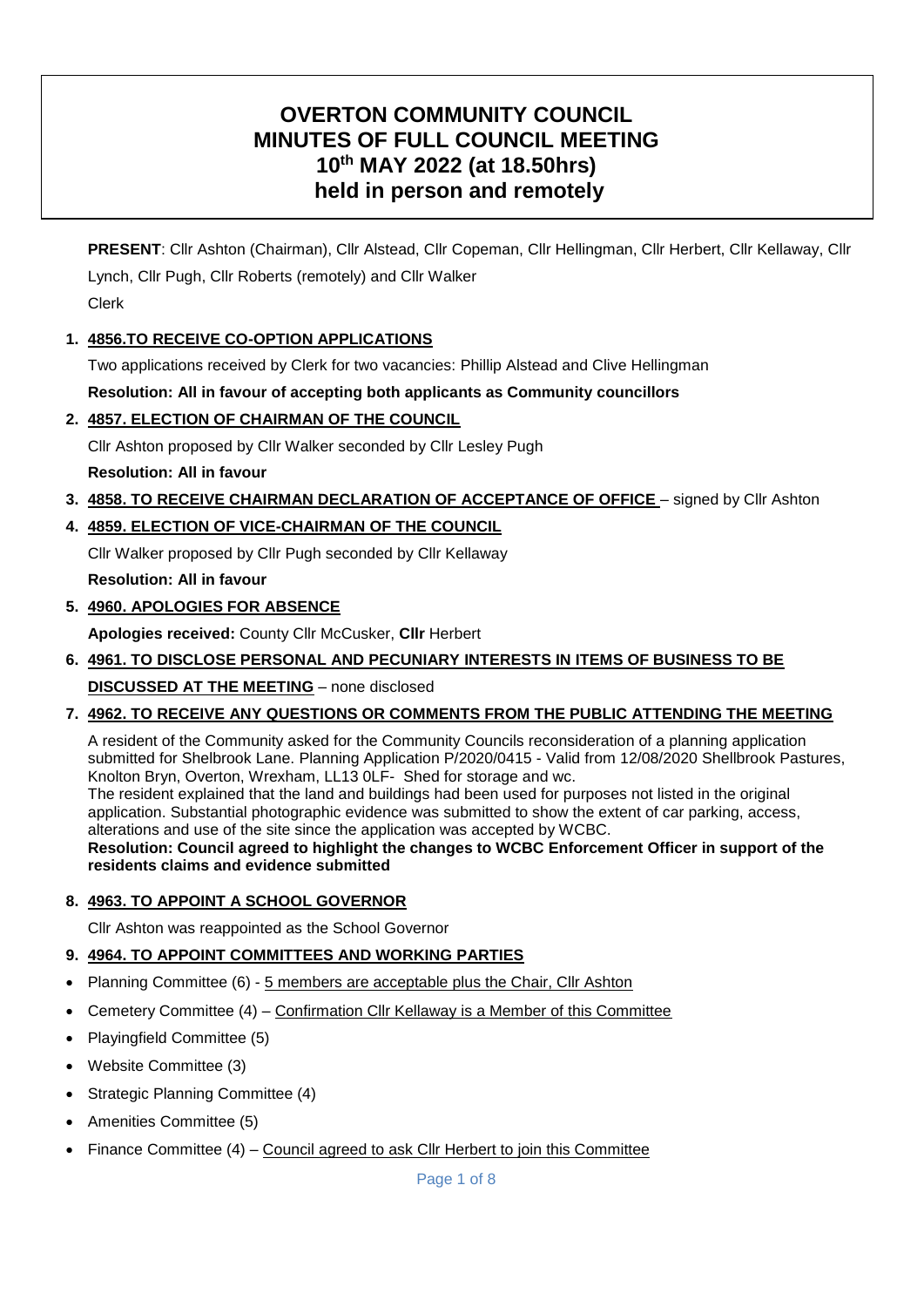#### **Membership reviewed: amendments above**

### **The Chair of each Committee is to be confirmed at each Committee's next meeting**

### **10.4965. TO APPOINT REPRESENTATIVES TO OUTSIDE BODIES**

- Overton United Charities (1) Cllr Copeman
- Overton Twinning Association (2) Cllr Ashton
- One Voice Wales (2) Cllr Ashton and Cllr Copeman
- Wrexham Town and Community Forum (2 on rotation) Cllr Lynch and Cllr Ashton **Membership reviewed, confirmed as above**

#### **11.4966. REVIEW OF THE TERMS OF REFERENCES FOR COMMITTEES**

#### **Resolution: Members reviewed the terms of references.**

#### **12.4967. ADOPT PREVIOUSLY REVIEWED STANDING ORDERS**

#### **Resolution: Members adopted Standing Orders.**

**13.4968. REVIEW AND ADOPT FINANCIAL REGULATIONS\*.** Cllr Kellaway referred to section 1.5, and was happy that Council fulfilled obligations regarding internal control.

**Resolution: Members reviewed and adopted Financial Regulations**

#### **14.4969. REVIEW OF INVENTORY OF LAND AND ASSETS INCLUDING BUILDINGS AND OFFICE EQUIPMENT**

#### **Resolution: Members reviewed inventory of land and assets, including building and office equipment.**

Note: Clerk to review addition of Outdoor Gym and Play equipment and three new benches

#### **15.4970. REVIEW AND CONFIRMATION OF ARRANGEMENTS FOR INSURANCE COVER IN RESPECT OF ALL INSURED RISKS.**

Note: Clerk to add Outdoor Gym and Play equipment when installed, plus three new benches

#### **16.4971. REVIEW AND ADOPT THE COUNCIL'S COMPLAINTS PROCEDURE AND LOCAL RESOLUTION PROTOCOL\*.**

**Resolution: Members reviewed and adopted the Council's complaints procedure and local resolution protocol.**

#### **17.4972. ADOPT INVESTMENT STRATEGY\***

**Resolution: Members adopted the Investment Strategy**

#### **18.4973. ADOPT FINANCIAL RESERVE POLICY**\*

**Resolution: Members adopted the Financial Reserve Policy**

\* - These five policies were adopted and Clerk proposed the remaining seven policies/procedures **dates of adoption be aligned to be reviewed in good time, before the next AGM for consistency and standardisation**

**Resolution: Members approved the proposal**

#### **19.4974. TO CONSIDER ANY POLICE MATTERS** <https://www.police.uk/pu/your-area/north-wales-police/overton/>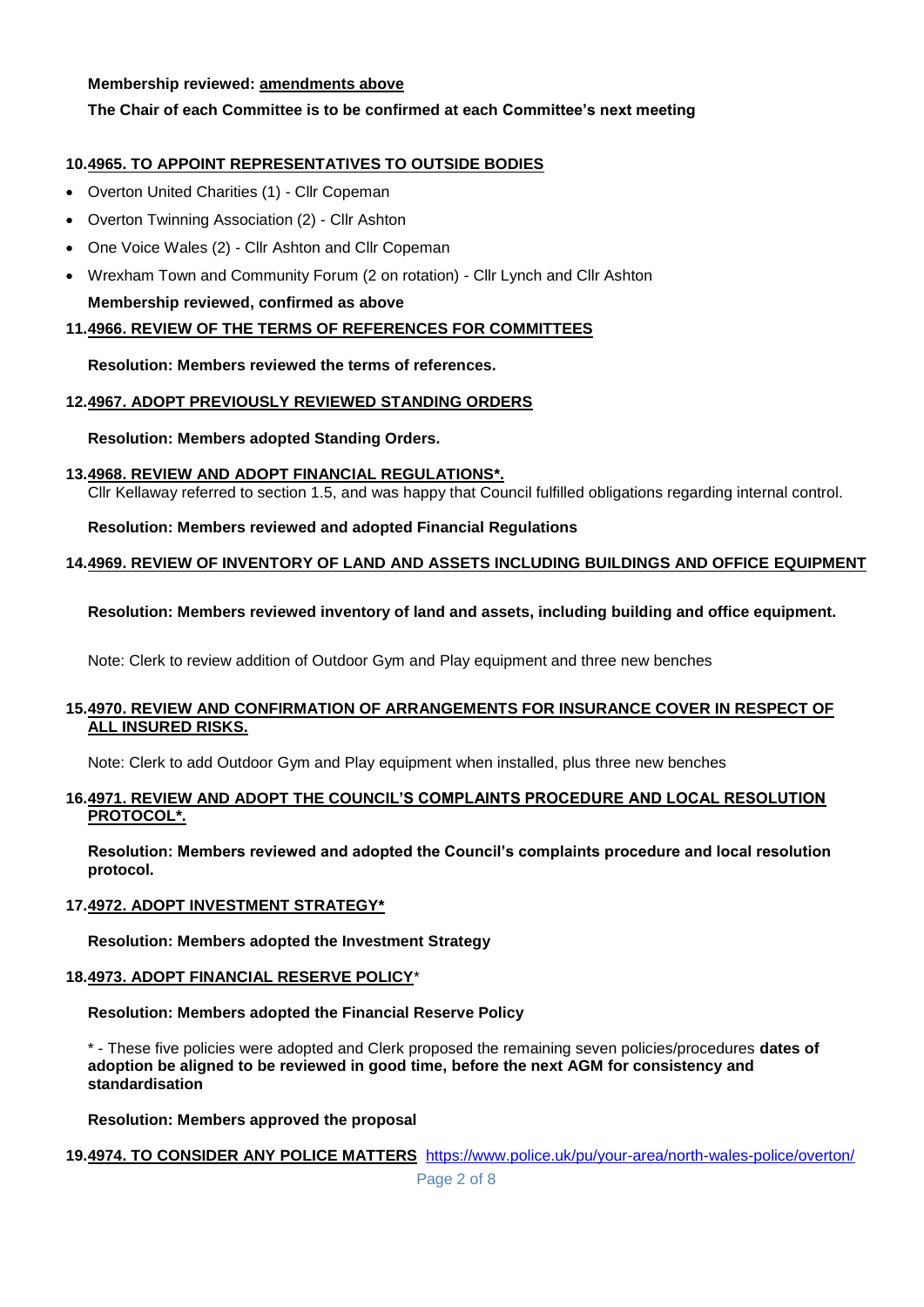PCSO Sawyer was not present. No issues were raised by Council

#### **20. 4975. COUNTY COUNCIL MATTERS AND HIGHWAYS MATTERS**

For County Cllr McCusker to update members on: Issues raised, no feedback thus far

Highway Matters

Issues raised, no feedback thus far

Cllr Ashton highlighted several issues as a result of recent feedback from village residents such as tidiness of the village and connectivity and communication for some people.

### **21.4976. TO AGREE AND SIGN MINUTES OF THE FULL COUNCIL MEETING 12TH APRIL 2022**

**Resolved –** that the Minutes of Full Council Meeting were approved by members.

#### **22.4977. TO AGREE AND SIGN MINUTES FROM COMMITTEE MEETINGS**

**Resolved** – that the Minutes of the Finance Committee on 26th April and the Planning Committee Meeting held on

3<sup>rd</sup> May were approved by Members.

#### **23.4978. TO NOTE ACTIONS FROM THE MINUTES OF PREVIOUS MEETING.**

#### **For information only**

- Cllr Ashton and Clerk to review pictorial "No littering" signs
- Clerk to organise Village Forum for July

# **24. 4979. TO RECEIVE FEEDBACK FROM CLLRS RE: CONSULTATIONS AND MEETINGS ATTENDED SINCE THE LAST COUNCIL MEETING**

Nothing received

#### **25. 4980. TO RECEIVE REPORTS / ISSUES FROM**

- a) Finance
- Internal audit in progress
- Community Agents funding has not been received to date
- British Gas mandate still in progress
- Clerk to set up cost centre for Community Trust Fund
- b) Cemetery
	- Headstone issue Cllr Whittaker update
- There are no specific regulations or legislation
- There is a Code of Practice and Government quidance
- There is a very low risk to the public, when considering all aspects
- There is no need to write to local Funeral Services
- The usual checks must continue and common sense applied when loose masonry is detected. If an issue is apparent, the family and stonemason must be contacted first
- c) Playingfields
- Propose dates for Trim Trail and Swings/Bouldering Frame installation  $w/s 13<sup>th</sup>$  June
- Councillors to revisit provision for extra car parking and access to football pitch **Action: Councillors to review Car parking and obtain lock and signage for existing five bar gate**
- Blocked Playingfield toilet due to Football pavilion water switched off. Emergency drainage was requested and drains unblocked. This has happened before **Action: Cllr Ashton to write to Football Club**
- d) Oracle contribution from the Council
	- **Action: Cllr Ashton to write to report**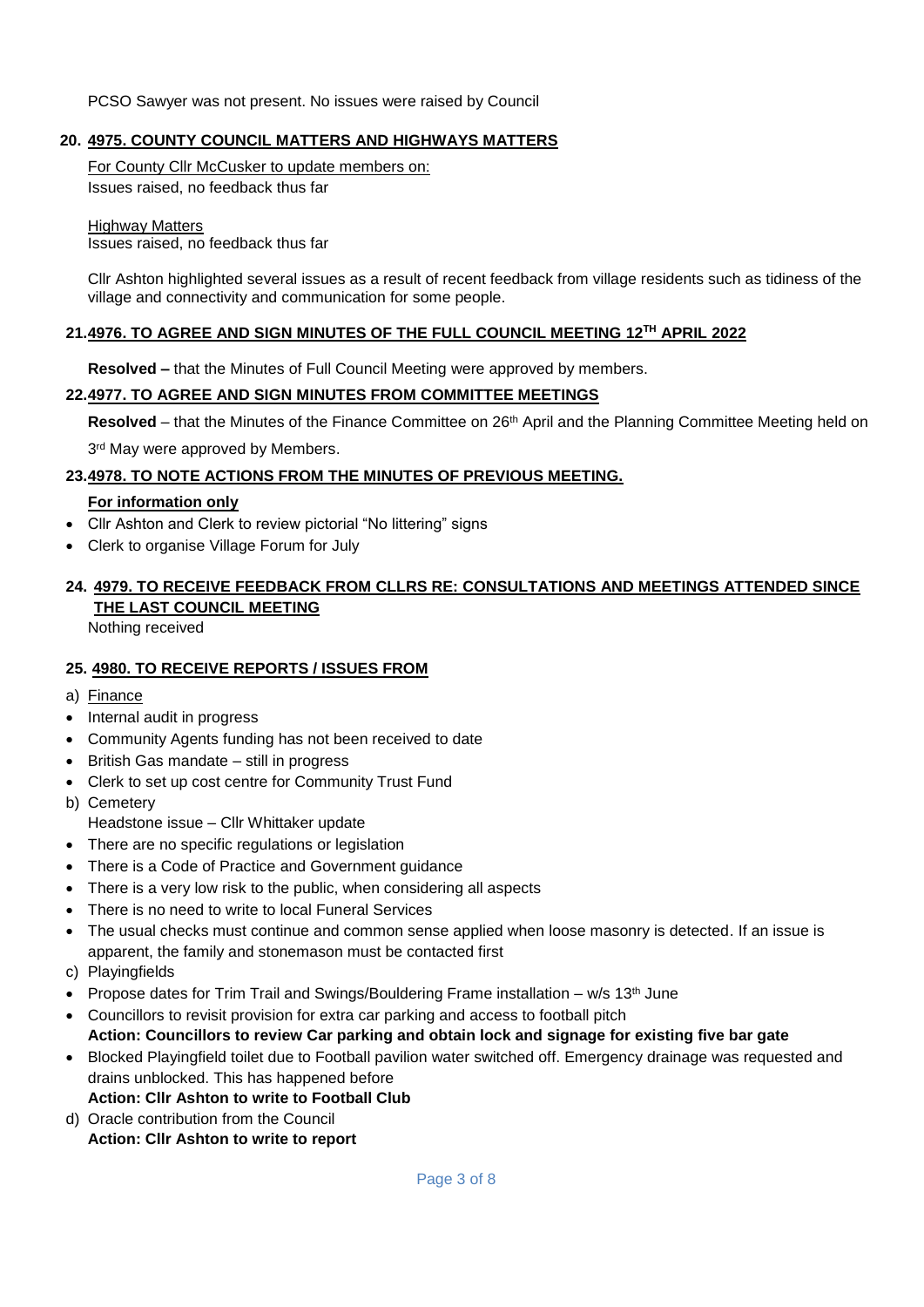### e) Queens Platinum Jubilee (QPJ) – Cllr Copeman gave an update

- Cllr Copeman thanks Cllr Herbert for all his sterling efforts
- 26 stalls booked for the Street Market
- 37 children for Village Hall Party
- Only 7 booked for disco
- Request for any further voluntary help from the Councillors
- Beacon has arrived

Cllr Ashton thanked Cllr Copeman for all her organisation, enthusiasm and effort.

### **26. 4981. TO RECEIVE ANY CORRESPONDENCE**

Request from a local scout, living in the village, is raising funds to attend the World Jamboree in South Korea, August 2023 representing Wales.

### **Approved by Council: £250 donation**

### **27. 4982.Highway Matters**

Nothing further to report

### **28. 4983. TO RECEIVE ANY PLANNING APPLICATIONS/DECISIONS**

• P/2022/0386, P/2022/3878, P2022/0396 and P/2022/0406 - Decisions made (Planning Meeting  $3^{rd}$  May 2022)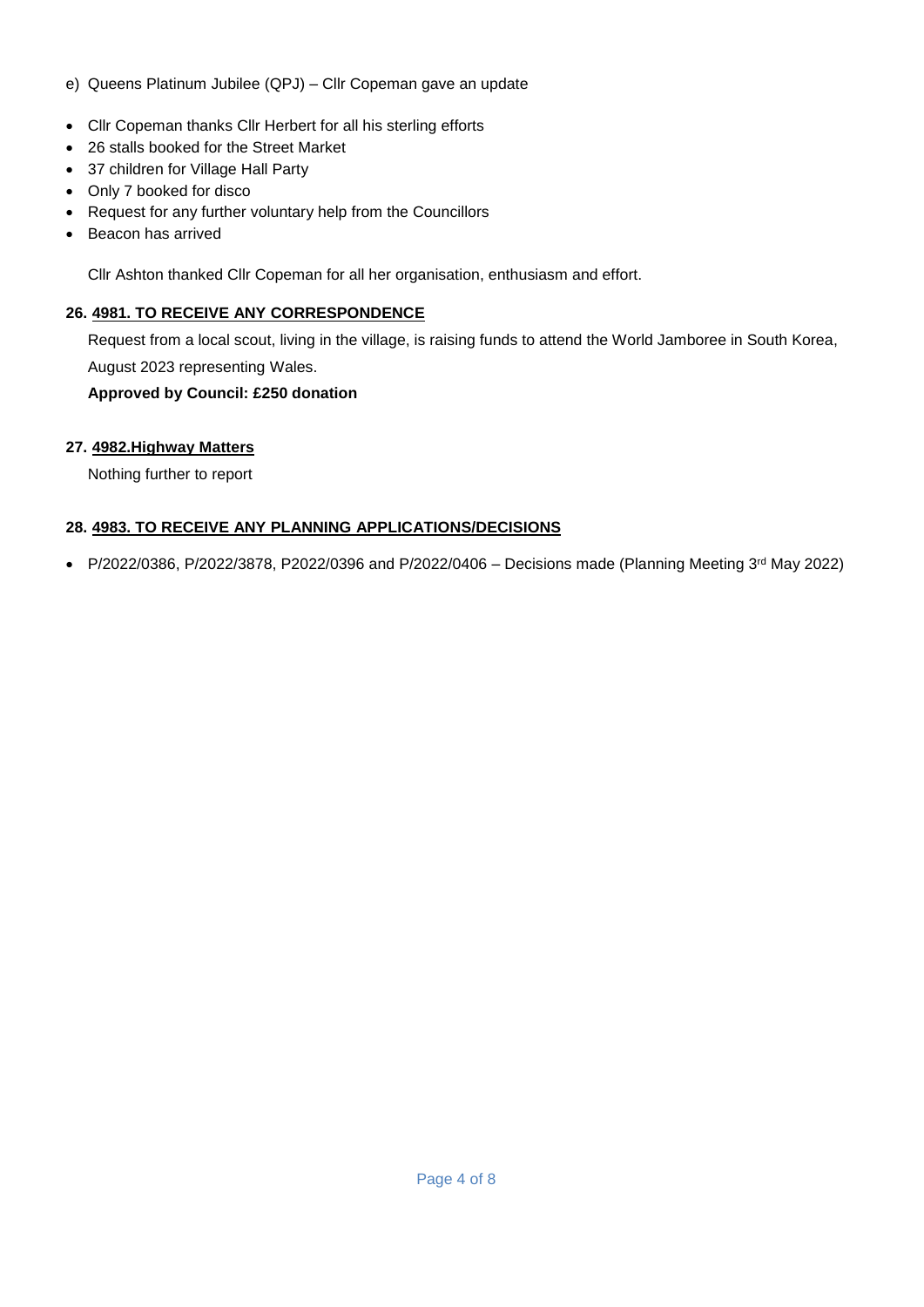#### **29.4984. TO RECEIVE DETAILS OF INCOME AND PAYMENT OF ACCOUNTS**

#### **PAYMENTS LIST 1-28**

| <b>Grass Cutting</b><br><b>Current Account</b><br>Grass cutting in the cemetery<br>J D Bell<br>£140.00<br>1<br>Hedges and trees<br>J D Bell<br>£245.00<br><b>Current Account</b><br>Hedge cutting cemetery<br>2<br>Litter collection and Litter bins<br>£75.00<br><b>Current Account</b><br>Litter collecting<br>J D Bell<br>3<br>£30.00<br><b>Current Account</b><br>Cutting Cemetery extension<br>Grass cutting in Cemetery Extension<br>J D Bell<br>4<br>£25.00<br>Strimming Graves (inside)<br><b>Current Account</b><br><b>Strimming Graves</b><br>J D Bell<br>5<br>Grasscutting in the Cenotaph<br>J D Bell<br>£70.00<br><b>Grass Cutting</b><br><b>Current Account</b><br>6<br>£80.00<br>Grass cutting<br><b>Current Account</b><br>Grasscutting in the Playing Field<br>J D Bell<br>7<br>£227.50<br>Hedges and trees cutting<br>J D Bell<br>8<br><b>Current Account</b><br>Hedge cutting Playingfield<br>£131.03<br>Litter Collections / Dustbins<br>9<br><b>Current Account</b><br>Litter collecting<br>J D Bell<br>Raking existing bark<br><b>Current Account</b><br>Rake existing bark<br>J D Bell<br>£75.00<br>10<br>Weeding barked area<br>£30.00<br>Weeding barked area o/s Pavillion & Scout Hut<br><b>Current Account</b><br>J D Bell<br>11<br>£60.00<br>Emptying dog bin in Millennium Ave<br><b>Current Account</b><br>Emptying Dog wast bin MM<br>J D Bell<br>12<br>Cut grass/tide area front of MM gate<br>Cut grass at Millennium gate<br>£15.00<br>13<br><b>Current Account</b><br>J D Bell<br>£180.00<br>Mowing Millennium Meadow<br><b>Current Account</b><br>Andrew Jones<br>Grass cutting<br>14<br><b>WCBC</b><br>£56.00<br>WCBC refuse collection charge for bin<br><b>Current Account</b><br>Weekly collection of dustbin at Playing field<br>15<br>£11.49<br>Water at car park Public Toilets<br><b>Current Account</b><br>Public Toilets car park - water<br>Hafren Dyfrdwy<br>16<br>£259.20<br>Website hosting<br>17<br><b>Website Hosting</b><br><b>Current Account</b><br>Visionict<br>£54.60<br><b>WCBC</b><br>30<br>Rates Non dom for garage store<br><b>Current Account</b><br>Non Dom Rates - Pavillion Garage<br><b>WCBC</b><br>£57.88<br>Rates Non dom Cemetery<br>Non Dom Rates - Cemetery<br><b>Current Account</b><br>31<br>Building Work for New Public Toilets<br>Repairs to the Football Pavilion<br>£30.00<br>18<br><b>Current Account</b><br>Adrian Lloyd<br><b>Office Rent</b><br><b>Current Account</b><br><b>Office Rent</b><br>Overton Village Hall<br>£406.00<br>19<br><b>Bullfinch Gas Equipm</b><br>£588.00<br>20<br>Parade expenditure<br><b>Current Account</b><br>Gas Beacon<br>Water bill - Cemetery<br>Water bill at cemetery<br><b>Current Account</b><br>Hafren Dyfrdwy<br>£2.89<br>23<br><b>AVOW</b><br>£30.50<br>AVOW Payroll charges<br><b>Current Account</b><br>Payroll charge<br>24<br>£1,195.56<br>Clerk's wages<br><b>Current Account</b><br>Clerks April Wages<br><b>AVOW</b><br>25<br>£491.63<br>Public Toilet Caretakers wages<br><b>Current Account</b><br>Caretaker's wages (April)<br><b>AVOW</b><br>26<br>£156.75<br>Publc Toilet Caretakers holiday cover<br><b>Current Account</b><br>Caretakers sickness cover April/May<br><b>AVOW</b><br>27<br>Electricity at Car Park Public Toilets<br>Electricity charge for Public Toilets<br><b>British Gas</b><br>£29.29<br>28<br><b>Current Account</b> | <b>Voucher Code</b> | <b>Bank</b> | <b>Description</b> | <b>Supplier</b> | <b>Total</b> |
|---------------------------------------------------------------------------------------------------------------------------------------------------------------------------------------------------------------------------------------------------------------------------------------------------------------------------------------------------------------------------------------------------------------------------------------------------------------------------------------------------------------------------------------------------------------------------------------------------------------------------------------------------------------------------------------------------------------------------------------------------------------------------------------------------------------------------------------------------------------------------------------------------------------------------------------------------------------------------------------------------------------------------------------------------------------------------------------------------------------------------------------------------------------------------------------------------------------------------------------------------------------------------------------------------------------------------------------------------------------------------------------------------------------------------------------------------------------------------------------------------------------------------------------------------------------------------------------------------------------------------------------------------------------------------------------------------------------------------------------------------------------------------------------------------------------------------------------------------------------------------------------------------------------------------------------------------------------------------------------------------------------------------------------------------------------------------------------------------------------------------------------------------------------------------------------------------------------------------------------------------------------------------------------------------------------------------------------------------------------------------------------------------------------------------------------------------------------------------------------------------------------------------------------------------------------------------------------------------------------------------------------------------------------------------------------------------------------------------------------------------------------------------------------------------------------------------------------------------------------------------------------------------------------------------------------------------------------------------------------------------------------------------------------------------------------------------------------------------------------------------------------------------------------------------------------------------------------------------------------------------------------------------------------------------------------------------------------------------------------------------------|---------------------|-------------|--------------------|-----------------|--------------|
|                                                                                                                                                                                                                                                                                                                                                                                                                                                                                                                                                                                                                                                                                                                                                                                                                                                                                                                                                                                                                                                                                                                                                                                                                                                                                                                                                                                                                                                                                                                                                                                                                                                                                                                                                                                                                                                                                                                                                                                                                                                                                                                                                                                                                                                                                                                                                                                                                                                                                                                                                                                                                                                                                                                                                                                                                                                                                                                                                                                                                                                                                                                                                                                                                                                                                                                                                                                 |                     |             |                    |                 |              |
|                                                                                                                                                                                                                                                                                                                                                                                                                                                                                                                                                                                                                                                                                                                                                                                                                                                                                                                                                                                                                                                                                                                                                                                                                                                                                                                                                                                                                                                                                                                                                                                                                                                                                                                                                                                                                                                                                                                                                                                                                                                                                                                                                                                                                                                                                                                                                                                                                                                                                                                                                                                                                                                                                                                                                                                                                                                                                                                                                                                                                                                                                                                                                                                                                                                                                                                                                                                 |                     |             |                    |                 |              |
|                                                                                                                                                                                                                                                                                                                                                                                                                                                                                                                                                                                                                                                                                                                                                                                                                                                                                                                                                                                                                                                                                                                                                                                                                                                                                                                                                                                                                                                                                                                                                                                                                                                                                                                                                                                                                                                                                                                                                                                                                                                                                                                                                                                                                                                                                                                                                                                                                                                                                                                                                                                                                                                                                                                                                                                                                                                                                                                                                                                                                                                                                                                                                                                                                                                                                                                                                                                 |                     |             |                    |                 |              |
|                                                                                                                                                                                                                                                                                                                                                                                                                                                                                                                                                                                                                                                                                                                                                                                                                                                                                                                                                                                                                                                                                                                                                                                                                                                                                                                                                                                                                                                                                                                                                                                                                                                                                                                                                                                                                                                                                                                                                                                                                                                                                                                                                                                                                                                                                                                                                                                                                                                                                                                                                                                                                                                                                                                                                                                                                                                                                                                                                                                                                                                                                                                                                                                                                                                                                                                                                                                 |                     |             |                    |                 |              |
|                                                                                                                                                                                                                                                                                                                                                                                                                                                                                                                                                                                                                                                                                                                                                                                                                                                                                                                                                                                                                                                                                                                                                                                                                                                                                                                                                                                                                                                                                                                                                                                                                                                                                                                                                                                                                                                                                                                                                                                                                                                                                                                                                                                                                                                                                                                                                                                                                                                                                                                                                                                                                                                                                                                                                                                                                                                                                                                                                                                                                                                                                                                                                                                                                                                                                                                                                                                 |                     |             |                    |                 |              |
|                                                                                                                                                                                                                                                                                                                                                                                                                                                                                                                                                                                                                                                                                                                                                                                                                                                                                                                                                                                                                                                                                                                                                                                                                                                                                                                                                                                                                                                                                                                                                                                                                                                                                                                                                                                                                                                                                                                                                                                                                                                                                                                                                                                                                                                                                                                                                                                                                                                                                                                                                                                                                                                                                                                                                                                                                                                                                                                                                                                                                                                                                                                                                                                                                                                                                                                                                                                 |                     |             |                    |                 |              |
|                                                                                                                                                                                                                                                                                                                                                                                                                                                                                                                                                                                                                                                                                                                                                                                                                                                                                                                                                                                                                                                                                                                                                                                                                                                                                                                                                                                                                                                                                                                                                                                                                                                                                                                                                                                                                                                                                                                                                                                                                                                                                                                                                                                                                                                                                                                                                                                                                                                                                                                                                                                                                                                                                                                                                                                                                                                                                                                                                                                                                                                                                                                                                                                                                                                                                                                                                                                 |                     |             |                    |                 |              |
|                                                                                                                                                                                                                                                                                                                                                                                                                                                                                                                                                                                                                                                                                                                                                                                                                                                                                                                                                                                                                                                                                                                                                                                                                                                                                                                                                                                                                                                                                                                                                                                                                                                                                                                                                                                                                                                                                                                                                                                                                                                                                                                                                                                                                                                                                                                                                                                                                                                                                                                                                                                                                                                                                                                                                                                                                                                                                                                                                                                                                                                                                                                                                                                                                                                                                                                                                                                 |                     |             |                    |                 |              |
|                                                                                                                                                                                                                                                                                                                                                                                                                                                                                                                                                                                                                                                                                                                                                                                                                                                                                                                                                                                                                                                                                                                                                                                                                                                                                                                                                                                                                                                                                                                                                                                                                                                                                                                                                                                                                                                                                                                                                                                                                                                                                                                                                                                                                                                                                                                                                                                                                                                                                                                                                                                                                                                                                                                                                                                                                                                                                                                                                                                                                                                                                                                                                                                                                                                                                                                                                                                 |                     |             |                    |                 |              |
|                                                                                                                                                                                                                                                                                                                                                                                                                                                                                                                                                                                                                                                                                                                                                                                                                                                                                                                                                                                                                                                                                                                                                                                                                                                                                                                                                                                                                                                                                                                                                                                                                                                                                                                                                                                                                                                                                                                                                                                                                                                                                                                                                                                                                                                                                                                                                                                                                                                                                                                                                                                                                                                                                                                                                                                                                                                                                                                                                                                                                                                                                                                                                                                                                                                                                                                                                                                 |                     |             |                    |                 |              |
|                                                                                                                                                                                                                                                                                                                                                                                                                                                                                                                                                                                                                                                                                                                                                                                                                                                                                                                                                                                                                                                                                                                                                                                                                                                                                                                                                                                                                                                                                                                                                                                                                                                                                                                                                                                                                                                                                                                                                                                                                                                                                                                                                                                                                                                                                                                                                                                                                                                                                                                                                                                                                                                                                                                                                                                                                                                                                                                                                                                                                                                                                                                                                                                                                                                                                                                                                                                 |                     |             |                    |                 |              |
|                                                                                                                                                                                                                                                                                                                                                                                                                                                                                                                                                                                                                                                                                                                                                                                                                                                                                                                                                                                                                                                                                                                                                                                                                                                                                                                                                                                                                                                                                                                                                                                                                                                                                                                                                                                                                                                                                                                                                                                                                                                                                                                                                                                                                                                                                                                                                                                                                                                                                                                                                                                                                                                                                                                                                                                                                                                                                                                                                                                                                                                                                                                                                                                                                                                                                                                                                                                 |                     |             |                    |                 |              |
|                                                                                                                                                                                                                                                                                                                                                                                                                                                                                                                                                                                                                                                                                                                                                                                                                                                                                                                                                                                                                                                                                                                                                                                                                                                                                                                                                                                                                                                                                                                                                                                                                                                                                                                                                                                                                                                                                                                                                                                                                                                                                                                                                                                                                                                                                                                                                                                                                                                                                                                                                                                                                                                                                                                                                                                                                                                                                                                                                                                                                                                                                                                                                                                                                                                                                                                                                                                 |                     |             |                    |                 |              |
|                                                                                                                                                                                                                                                                                                                                                                                                                                                                                                                                                                                                                                                                                                                                                                                                                                                                                                                                                                                                                                                                                                                                                                                                                                                                                                                                                                                                                                                                                                                                                                                                                                                                                                                                                                                                                                                                                                                                                                                                                                                                                                                                                                                                                                                                                                                                                                                                                                                                                                                                                                                                                                                                                                                                                                                                                                                                                                                                                                                                                                                                                                                                                                                                                                                                                                                                                                                 |                     |             |                    |                 |              |
|                                                                                                                                                                                                                                                                                                                                                                                                                                                                                                                                                                                                                                                                                                                                                                                                                                                                                                                                                                                                                                                                                                                                                                                                                                                                                                                                                                                                                                                                                                                                                                                                                                                                                                                                                                                                                                                                                                                                                                                                                                                                                                                                                                                                                                                                                                                                                                                                                                                                                                                                                                                                                                                                                                                                                                                                                                                                                                                                                                                                                                                                                                                                                                                                                                                                                                                                                                                 |                     |             |                    |                 |              |
|                                                                                                                                                                                                                                                                                                                                                                                                                                                                                                                                                                                                                                                                                                                                                                                                                                                                                                                                                                                                                                                                                                                                                                                                                                                                                                                                                                                                                                                                                                                                                                                                                                                                                                                                                                                                                                                                                                                                                                                                                                                                                                                                                                                                                                                                                                                                                                                                                                                                                                                                                                                                                                                                                                                                                                                                                                                                                                                                                                                                                                                                                                                                                                                                                                                                                                                                                                                 |                     |             |                    |                 |              |
|                                                                                                                                                                                                                                                                                                                                                                                                                                                                                                                                                                                                                                                                                                                                                                                                                                                                                                                                                                                                                                                                                                                                                                                                                                                                                                                                                                                                                                                                                                                                                                                                                                                                                                                                                                                                                                                                                                                                                                                                                                                                                                                                                                                                                                                                                                                                                                                                                                                                                                                                                                                                                                                                                                                                                                                                                                                                                                                                                                                                                                                                                                                                                                                                                                                                                                                                                                                 |                     |             |                    |                 |              |
|                                                                                                                                                                                                                                                                                                                                                                                                                                                                                                                                                                                                                                                                                                                                                                                                                                                                                                                                                                                                                                                                                                                                                                                                                                                                                                                                                                                                                                                                                                                                                                                                                                                                                                                                                                                                                                                                                                                                                                                                                                                                                                                                                                                                                                                                                                                                                                                                                                                                                                                                                                                                                                                                                                                                                                                                                                                                                                                                                                                                                                                                                                                                                                                                                                                                                                                                                                                 |                     |             |                    |                 |              |
|                                                                                                                                                                                                                                                                                                                                                                                                                                                                                                                                                                                                                                                                                                                                                                                                                                                                                                                                                                                                                                                                                                                                                                                                                                                                                                                                                                                                                                                                                                                                                                                                                                                                                                                                                                                                                                                                                                                                                                                                                                                                                                                                                                                                                                                                                                                                                                                                                                                                                                                                                                                                                                                                                                                                                                                                                                                                                                                                                                                                                                                                                                                                                                                                                                                                                                                                                                                 |                     |             |                    |                 |              |
|                                                                                                                                                                                                                                                                                                                                                                                                                                                                                                                                                                                                                                                                                                                                                                                                                                                                                                                                                                                                                                                                                                                                                                                                                                                                                                                                                                                                                                                                                                                                                                                                                                                                                                                                                                                                                                                                                                                                                                                                                                                                                                                                                                                                                                                                                                                                                                                                                                                                                                                                                                                                                                                                                                                                                                                                                                                                                                                                                                                                                                                                                                                                                                                                                                                                                                                                                                                 |                     |             |                    |                 |              |
|                                                                                                                                                                                                                                                                                                                                                                                                                                                                                                                                                                                                                                                                                                                                                                                                                                                                                                                                                                                                                                                                                                                                                                                                                                                                                                                                                                                                                                                                                                                                                                                                                                                                                                                                                                                                                                                                                                                                                                                                                                                                                                                                                                                                                                                                                                                                                                                                                                                                                                                                                                                                                                                                                                                                                                                                                                                                                                                                                                                                                                                                                                                                                                                                                                                                                                                                                                                 |                     |             |                    |                 |              |
|                                                                                                                                                                                                                                                                                                                                                                                                                                                                                                                                                                                                                                                                                                                                                                                                                                                                                                                                                                                                                                                                                                                                                                                                                                                                                                                                                                                                                                                                                                                                                                                                                                                                                                                                                                                                                                                                                                                                                                                                                                                                                                                                                                                                                                                                                                                                                                                                                                                                                                                                                                                                                                                                                                                                                                                                                                                                                                                                                                                                                                                                                                                                                                                                                                                                                                                                                                                 |                     |             |                    |                 |              |
|                                                                                                                                                                                                                                                                                                                                                                                                                                                                                                                                                                                                                                                                                                                                                                                                                                                                                                                                                                                                                                                                                                                                                                                                                                                                                                                                                                                                                                                                                                                                                                                                                                                                                                                                                                                                                                                                                                                                                                                                                                                                                                                                                                                                                                                                                                                                                                                                                                                                                                                                                                                                                                                                                                                                                                                                                                                                                                                                                                                                                                                                                                                                                                                                                                                                                                                                                                                 |                     |             |                    |                 |              |
|                                                                                                                                                                                                                                                                                                                                                                                                                                                                                                                                                                                                                                                                                                                                                                                                                                                                                                                                                                                                                                                                                                                                                                                                                                                                                                                                                                                                                                                                                                                                                                                                                                                                                                                                                                                                                                                                                                                                                                                                                                                                                                                                                                                                                                                                                                                                                                                                                                                                                                                                                                                                                                                                                                                                                                                                                                                                                                                                                                                                                                                                                                                                                                                                                                                                                                                                                                                 |                     |             |                    |                 |              |
|                                                                                                                                                                                                                                                                                                                                                                                                                                                                                                                                                                                                                                                                                                                                                                                                                                                                                                                                                                                                                                                                                                                                                                                                                                                                                                                                                                                                                                                                                                                                                                                                                                                                                                                                                                                                                                                                                                                                                                                                                                                                                                                                                                                                                                                                                                                                                                                                                                                                                                                                                                                                                                                                                                                                                                                                                                                                                                                                                                                                                                                                                                                                                                                                                                                                                                                                                                                 |                     |             |                    |                 |              |
|                                                                                                                                                                                                                                                                                                                                                                                                                                                                                                                                                                                                                                                                                                                                                                                                                                                                                                                                                                                                                                                                                                                                                                                                                                                                                                                                                                                                                                                                                                                                                                                                                                                                                                                                                                                                                                                                                                                                                                                                                                                                                                                                                                                                                                                                                                                                                                                                                                                                                                                                                                                                                                                                                                                                                                                                                                                                                                                                                                                                                                                                                                                                                                                                                                                                                                                                                                                 |                     |             |                    |                 |              |
|                                                                                                                                                                                                                                                                                                                                                                                                                                                                                                                                                                                                                                                                                                                                                                                                                                                                                                                                                                                                                                                                                                                                                                                                                                                                                                                                                                                                                                                                                                                                                                                                                                                                                                                                                                                                                                                                                                                                                                                                                                                                                                                                                                                                                                                                                                                                                                                                                                                                                                                                                                                                                                                                                                                                                                                                                                                                                                                                                                                                                                                                                                                                                                                                                                                                                                                                                                                 |                     |             |                    |                 |              |
|                                                                                                                                                                                                                                                                                                                                                                                                                                                                                                                                                                                                                                                                                                                                                                                                                                                                                                                                                                                                                                                                                                                                                                                                                                                                                                                                                                                                                                                                                                                                                                                                                                                                                                                                                                                                                                                                                                                                                                                                                                                                                                                                                                                                                                                                                                                                                                                                                                                                                                                                                                                                                                                                                                                                                                                                                                                                                                                                                                                                                                                                                                                                                                                                                                                                                                                                                                                 |                     |             |                    |                 |              |

Page 5 of 8

**Total**

**£4,753.32**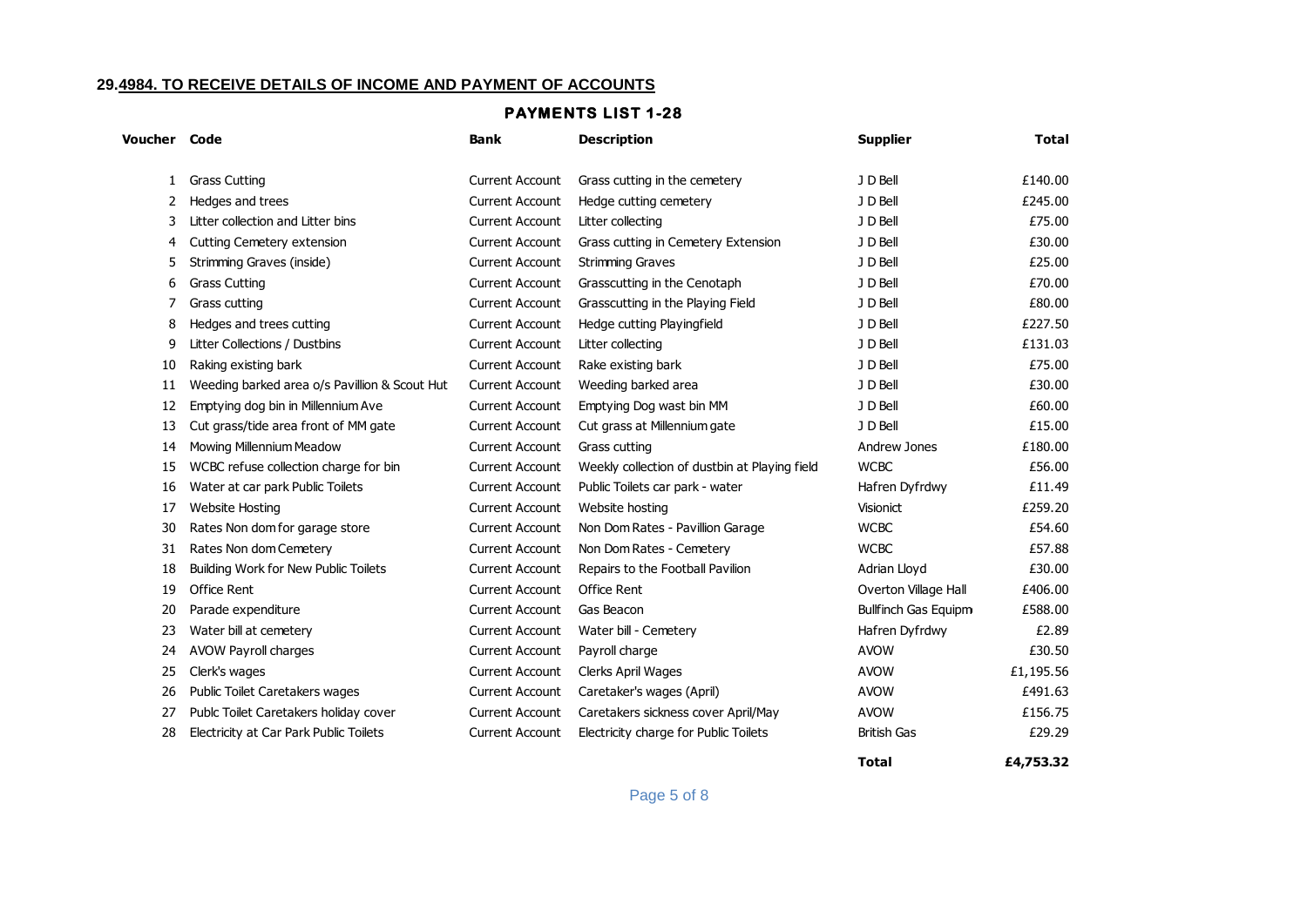# **RECEIPTS LIST 1-6**

| Voucher       | Code                             | <b>Bank</b>            | <b>Description</b>            | <b>Supplier</b>                  | <b>Total</b> |
|---------------|----------------------------------|------------------------|-------------------------------|----------------------------------|--------------|
|               | <b>Community Agents expenses</b> | Current Account        | Community Agents Feb expenses | <b>WCBC</b>                      | £227.70      |
|               | 3 Fete - stall fees & donations  | Deposit Account        | Stall at fete                 | Overton Community Council stalls | £18.12       |
| 4             | Precept                          | <b>Current Account</b> | 1st Precept installment       | <b>WCBC</b>                      | £20,473.00   |
| $\mathcal{P}$ | <b>Bank interest</b>             | Deposit Account        | Interest earned               | TSB                              | £15.88       |
|               | 5 Fete - stall fees & donations  | Deposit Account        | Stall at fete                 | Overton Community Council stalls | £6.04        |
| 6             | Fete - stall fees & donations    | Deposit Account        | Stall at fete                 | Overton Community Council stalls | £3.02        |
|               |                                  |                        |                               | <b>Total</b>                     | £20,743.76   |

**Resolution: Approval of income and expenditure by Cllr Kellaway and seconded by Cllr Hellingman – all in favour**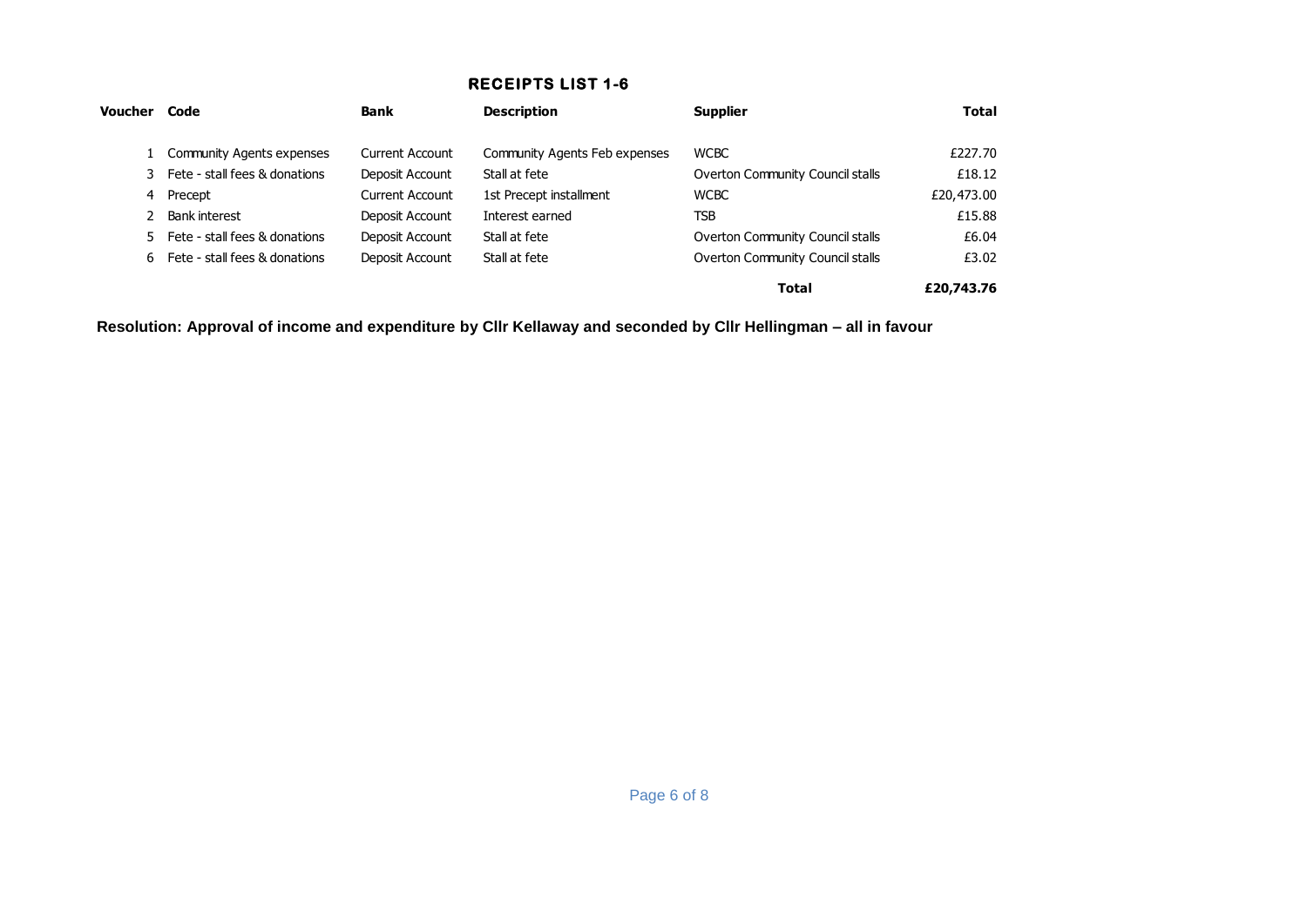### **30.4985. TO RECEIVE ANY FINANCIAL STATEMENTS YEAR TO DATE**

| Forecast 2022/2023                                                                 |                 | <b>Comments - Clerk</b>                                          |
|------------------------------------------------------------------------------------|-----------------|------------------------------------------------------------------|
|                                                                                    |                 |                                                                  |
| As at 30th April 2022                                                              |                 |                                                                  |
| Opening Balance 1st April 2022                                                     | £ 59,297.59     |                                                                  |
| Precept 2021/22 received to 30th April 2022                                        | £ 20,473.00     |                                                                  |
| Other Income (Burials, Loss of Income Grant, Bank Interest and Reimbursement of    |                 |                                                                  |
| <b>Community Agent Expenses</b>                                                    | £<br>270.76     | <b>TBC</b>                                                       |
| <b>Community Chest Grant (Solar Panels)</b>                                        | £               | <b>TBC</b>                                                       |
| Community Agent Contract (Proposed) 1st April to 30th April 2022                   | £ 74,455.00 TBC |                                                                  |
|                                                                                    |                 | Income Total £154,496.35 See bank reconciliation 30th April 2022 |
|                                                                                    |                 |                                                                  |
| <b>Expenditure to date 30th April 2022</b>                                         |                 | £ 4,753.32 See bank reconciliation 30th April 2022               |
|                                                                                    |                 |                                                                  |
| Balance to date 30th April 2022                                                    |                 | £ 75,288.03 See bank reconciliation 30th April 2022              |
|                                                                                    |                 |                                                                  |
| <b>Remaining Precept due in July and Decemebr</b>                                  | £ 40,946.00     |                                                                  |
| Forecasted expenditure between 1st May 2021 and 31st March 2023                    |                 |                                                                  |
|                                                                                    |                 |                                                                  |
| Please Note: The following figures need to be factored in                          |                 |                                                                  |
| Reserve Figure                                                                     | £ 13,521.00     |                                                                  |
| <b>Community Agents Contract Salary</b>                                            | £ 74,455.00     |                                                                  |
| Earmarked expenditure -i.e. Strategic Projects Fund, Queen's Jubilee Funding (held |                 |                                                                  |
| over from 2021 fete etc)                                                           | £               | TBC May                                                          |
| Ringfenced Total £ 87,976.00                                                       |                 |                                                                  |
|                                                                                    |                 |                                                                  |
| Remaining funds $\mathbf{f}$ 28,258.03                                             |                 |                                                                  |

**Resolution: Approval of the Financial Statement proposed by Cllr Roberts and seconded by Cllr Kellaway – all in favour**

Page 7 of 8